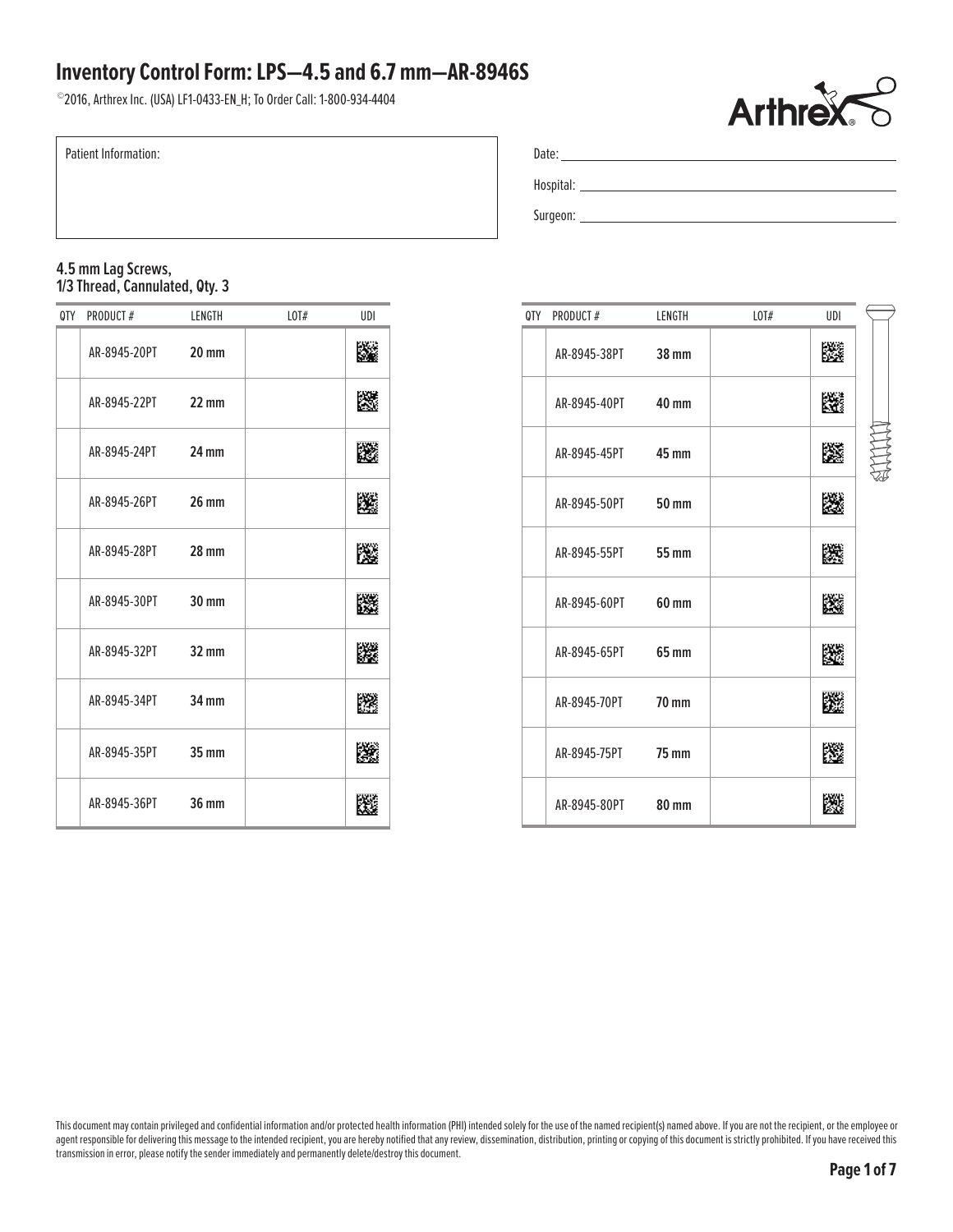©2016, Arthrex Inc. (USA) LF1-0433-EN\_H; To Order Call: 1-800-934-4404



ENNING THE STATE OF THE STATE OF THE STATE OF THE STATE OF THE STATE OF THE STATE OF THE STATE OF THE STATE OF

Patient Information:

### **4.5 mm Low Profile Screws™, Full Thread, Cannulated, Qty. 2**

| 0TY | PRODUCT#     | LENGTH            | LOT# | UDI |  | QTY PRODUCT# | LENGTH       | LOT# | UDI |
|-----|--------------|-------------------|------|-----|--|--------------|--------------|------|-----|
|     | AR-8945-20FT | $20 \, \text{mm}$ |      | 灐   |  | AR-8945-38FT | 38 mm        |      | Ľ.  |
|     | AR-8945-22FT | $22 \, \text{mm}$ |      | 躚   |  | AR-8945-40FT | 40 mm        |      | 医   |
|     | AR-8945-24FT | 24 mm             |      | 灐   |  | AR-8945-45FT | 45 mm        |      | 躩   |
|     | AR-8945-26FT | <b>26 mm</b>      |      | 躨   |  | AR-8945-50FT | 50 mm        |      | 躩   |
|     | AR-8945-28FT | $28 \text{ mm}$   |      | 躨   |  | AR-8945-55FT | <b>55 mm</b> |      | B.  |
|     | AR-8945-30FT | $30 \, \text{mm}$ |      | 躚   |  | AR-8945-60FT | 60 mm        |      | 蹊   |
|     | AR-8945-32FT | 32 mm             |      | 躩   |  | AR-8945-65FT | 65 mm        |      | 圞   |
|     | AR-8945-34FT | $34 \text{ mm}$   |      | 飈   |  | AR-8945-70FT | <b>70 mm</b> |      | p.  |
|     | AR-8943-35FT | $35 \text{ mm}$   |      | 鼷   |  | AR-8945-75FT | <b>75 mm</b> |      | 踐   |
|     | AR-8945-36FT | <b>36 mm</b>      |      | 龖   |  | AR-8945-80FT | 80 mm        |      | p.  |

| 0TY | PRODUCT#           | LENGTH | L0T# | UDI |
|-----|--------------------|--------|------|-----|
|     | AR-8945-38FT 38 mm |        |      | K   |
|     | AR-8945-40FT 40 mm |        |      |     |
|     | AR-8945-45FT 45 mm |        |      | K   |
|     | AR-8945-50FT 50 mm |        |      | 陵   |
|     | AR-8945-55FT 55 mm |        |      | W   |
|     | AR-8945-60FT 60 mm |        |      | 躞   |
|     | AR-8945-65FT 65 mm |        |      | K   |
|     | AR-8945-70FT 70 mm |        |      | 蹨   |
|     | AR-8945-75FT 75 mm |        |      |     |
|     | AR-8945-80FT 80 mm |        |      |     |

### **Implant**

| 0TY | <b>PRODUCT#</b> | DESCRIPTION                         | LOT# | UDI |  |
|-----|-----------------|-------------------------------------|------|-----|--|
|     | AR-8945W        | Washer, titanium, 10 mm, qty./set 4 |      | ▩   |  |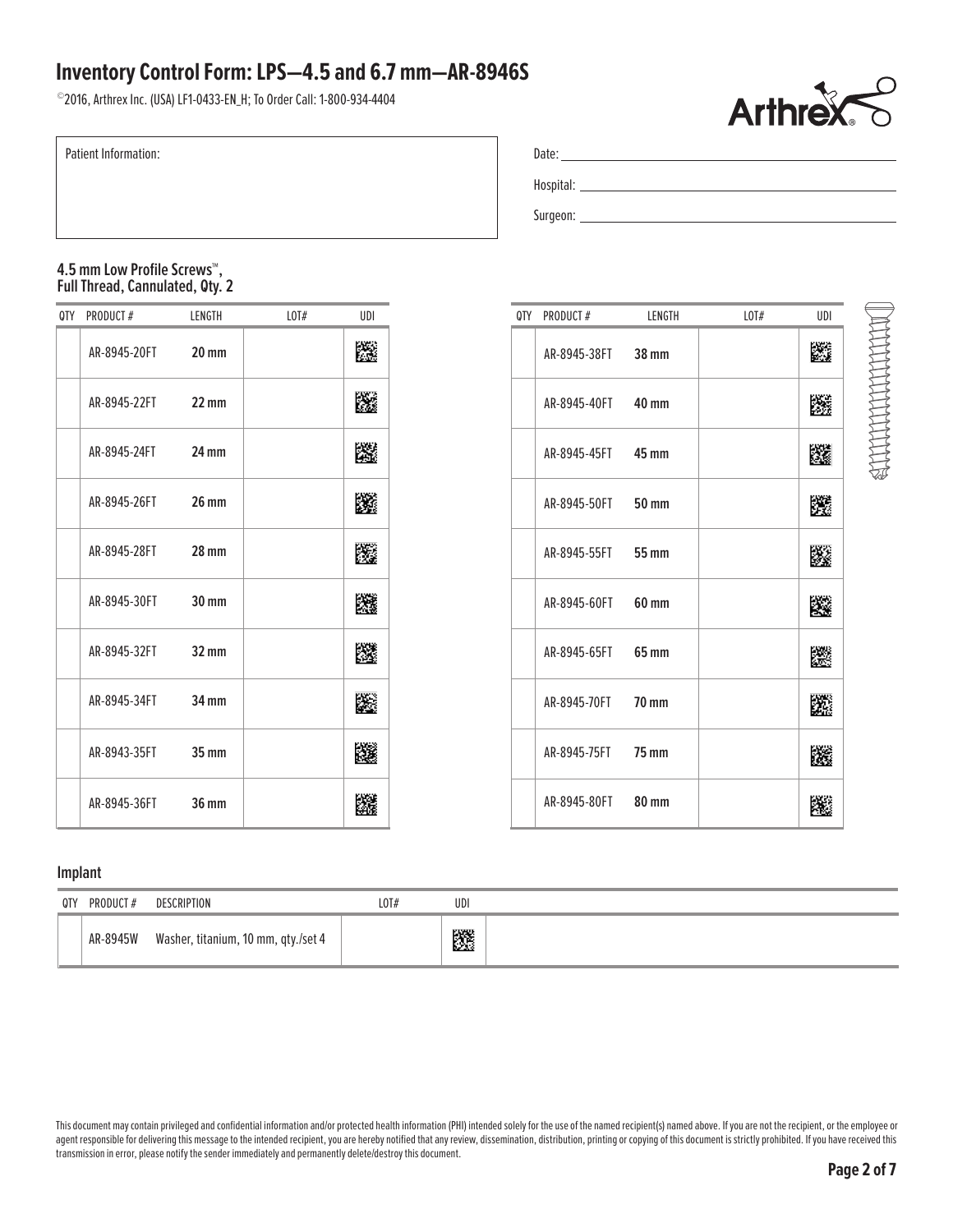©2016, Arthrex Inc. (USA) LF1-0433-EN\_H; To Order Call: 1-800-934-4404



Patient Information:

| Date:     |  |  |  |
|-----------|--|--|--|
| Hospital: |  |  |  |
| Surgeon:  |  |  |  |

#### **4.5 mm Instrumentation**

| 0TY | PRODUCT#    | DESCRIPTION                                   | LOT# | UDI |  |
|-----|-------------|-----------------------------------------------|------|-----|--|
|     | AR-8945-30C | Drill Bit, cannulated, 3 mm (Mini Hudson)     |      | 躩   |  |
|     | AR-8945-45C | Drill Bit, cannulated, 4.5 mm (Mini Hudson)   |      | 躩   |  |
|     | AR-8945CSF  | Countersink, Cannulated, fixed handle, 4.5 mm |      | 龖   |  |
|     | AR-8945TC   | Bone Tap, cannulated, 4.5 mm (Mini Hudson)    |      | 蹳   |  |

#### **Disposables**

| 0TY | PRODUCT # | DESCRIPTION                                       | LOT# | UDI |  |
|-----|-----------|---------------------------------------------------|------|-----|--|
|     | AR-8941K  | Guidewire w/Trocar Tip, .062" (1.6 mm)            |      | 躩   |  |
|     | AR-8941KT | Guidewire w/Trocar Tip, threaded, .062", (1.6 mm) |      | 躨   |  |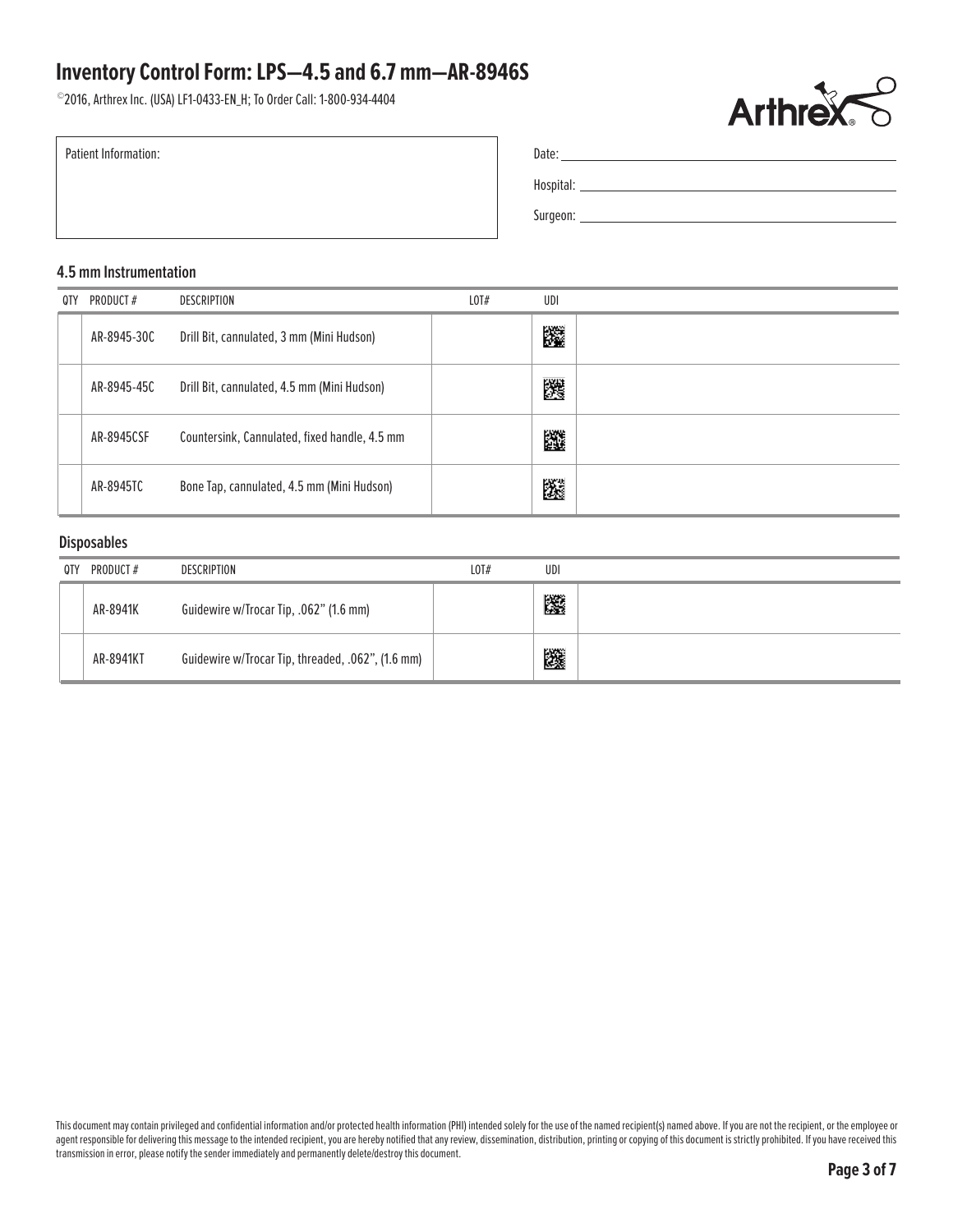©2016, Arthrex Inc. (USA) LF1-0433-EN\_H; To Order Call: 1-800-934-4404



Patient Information:

| Date:     |  |
|-----------|--|
| Hospital: |  |
| Surgeon:  |  |

### **6.7 mm Low Profile Screw™, 18 mm Thread, Cannulated, Qty. 4**

| 0TY | PRODUCT#     | LENGTH       | L0T# | UDI |  | QTY PRODUCT#  | LENGTH        | $L$ OT $#$ | UDI |
|-----|--------------|--------------|------|-----|--|---------------|---------------|------------|-----|
|     | AR-8967-1840 | 40 mm        |      | 躚   |  | AR-8967-1885  | <b>85 mm</b>  |            | 网   |
|     | AR-8967-1845 | 45 mm        |      | 灐   |  | AR-8967-1890  | <b>90 mm</b>  |            | Ľ   |
|     | AR-8967-1850 | <b>50 mm</b> |      | 躨   |  | AR-8967-1895  | 95 mm         |            | K   |
|     | AR-8967-1855 | 55 mm        |      | 躖   |  | AR-8967-18100 | $100$ mm      |            | 隆   |
|     | AR-8967-1860 | 60 mm        |      | 躩   |  | AR-8967-18105 | $105$ mm      |            | K   |
|     | AR-8967-1865 | 65 mm        |      | 躚   |  | AR-8967-18110 | $110$ mm      |            | 蹘   |
|     | AR-8967-1870 | <b>70 mm</b> |      | 躖   |  | AR-8967-18115 | <b>115 mm</b> |            | Ľ   |
|     | AR-8967-1875 | <b>75 mm</b> |      | 躩   |  | AR-8967-18120 | 120 mm        |            | Ľ.  |
|     | AR-8967-1880 | <b>80 mm</b> |      | 躖   |  |               |               |            |     |

| 0TY | PRODUCT#             | LENGTH | LOT# | UDI |  |
|-----|----------------------|--------|------|-----|--|
|     | AR-8967-1885 85 mm   |        |      | KG  |  |
|     | AR-8967-1890 90 mm   |        |      |     |  |
|     | AR-8967-1895 95 mm   |        |      | 蹨   |  |
|     | AR-8967-18100 100 mm |        |      | 83  |  |
|     | AR-8967-18105 105 mm |        |      | KØ  |  |
|     | AR-8967-18110 110 mm |        |      | 躒   |  |
|     | AR-8967-18115 115 mm |        |      | K.  |  |
|     | AR-8967-18120 120 mm |        |      |     |  |
|     |                      |        |      |     |  |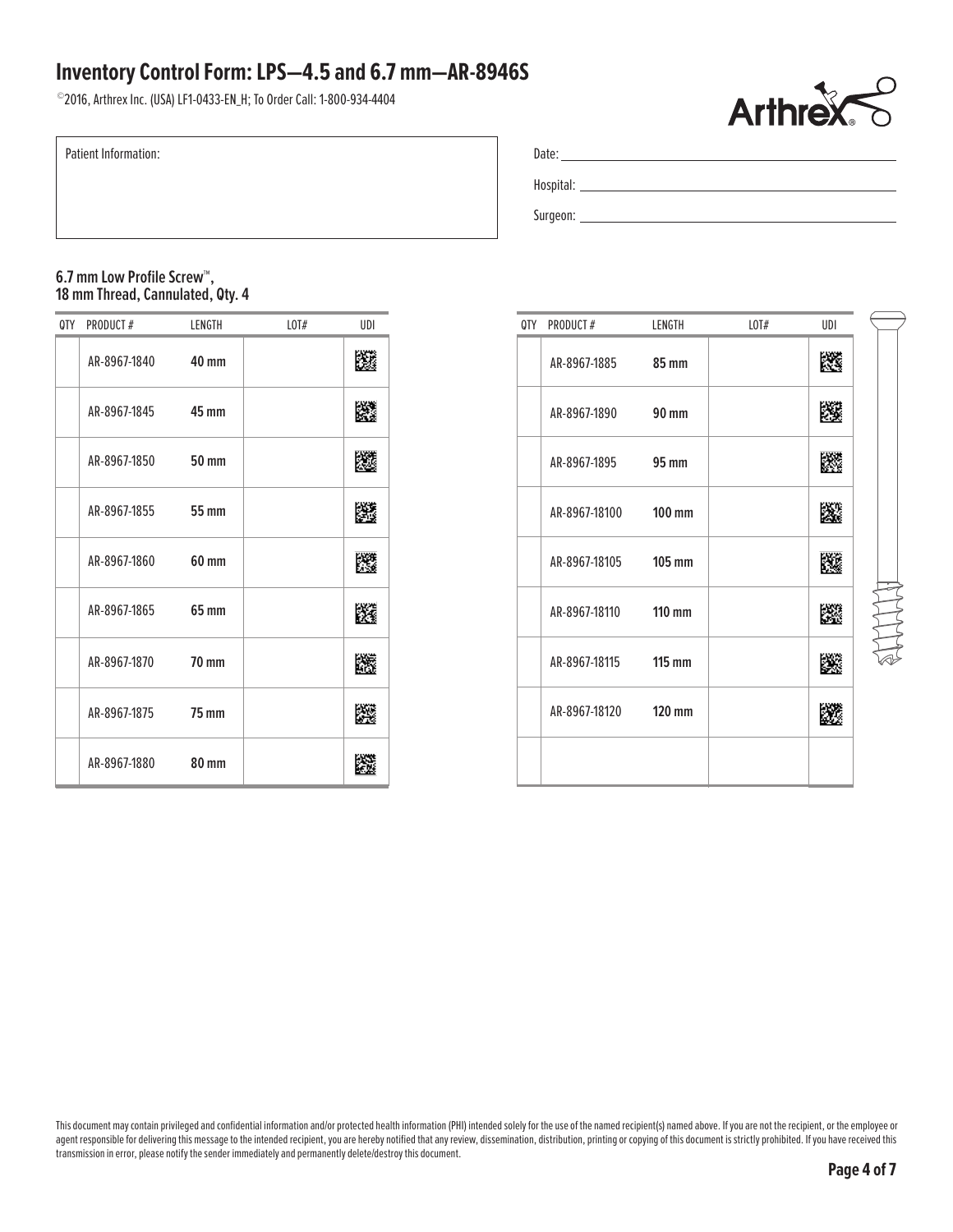©2016, Arthrex Inc. (USA) LF1-0433-EN\_H; To Order Call: 1-800-934-4404



Patient Information:

| Date:     |  |
|-----------|--|
| Hospital: |  |
| Surgeon:  |  |

**6.7 mm Low Profile Screws™, 28 mm Thread, Cannulated, Qty. 2**

| 0TY | PRODUCT#           | LENGTH       | L0T# | UDI |
|-----|--------------------|--------------|------|-----|
|     | AR-8967-2840       | 40 mm        |      |     |
|     | AR-8967-2845 45 mm |              |      | K.  |
|     | AR-8967-2850       | <b>50 mm</b> |      | m   |
|     | AR-8967-2855 55 mm |              |      |     |
|     | AR-8967-2860       | 60 mm        |      | K   |
|     | AR-8967-2865 65 mm |              |      | 蹨   |
|     | AR-8967-2870       | <b>70 mm</b> |      |     |
|     | AR-8967-2875       | <b>75 mm</b> |      | KØ  |
|     | AR-8967-2880       | <b>80 mm</b> |      |     |

| 0TY | PRODUCT#             | LENGTH | L0T# | UDI |
|-----|----------------------|--------|------|-----|
|     | AR-8967-2885 85 mm   |        |      | 隵   |
|     | AR-8967-2890 90 mm   |        |      | 隵   |
|     | AR-8967-2895 95 mm   |        |      | 臎   |
|     | AR-8967-28100 100 mm |        |      | 朥   |
|     | AR-8967-28105 105 mm |        |      | K.  |
|     | AR-8967-28110 110 mm |        |      | K.  |
|     | AR-8967-28115 115 mm |        |      |     |
|     | AR-8967-28120 120 mm |        |      |     |
|     |                      |        |      |     |

This document may contain privileged and confidential information and/or protected health information (PHI) intended solely for the use of the named recipient(s) named above. If you are not the recipient, or the employee o agent responsible for delivering this message to the intended recipient, you are hereby notified that any review, dissemination, distribution, printing or copying of this document is strictly prohibited. If you have receiv transmission in error, please notify the sender immediately and permanently delete/destroy this document.

**NON-ROOM**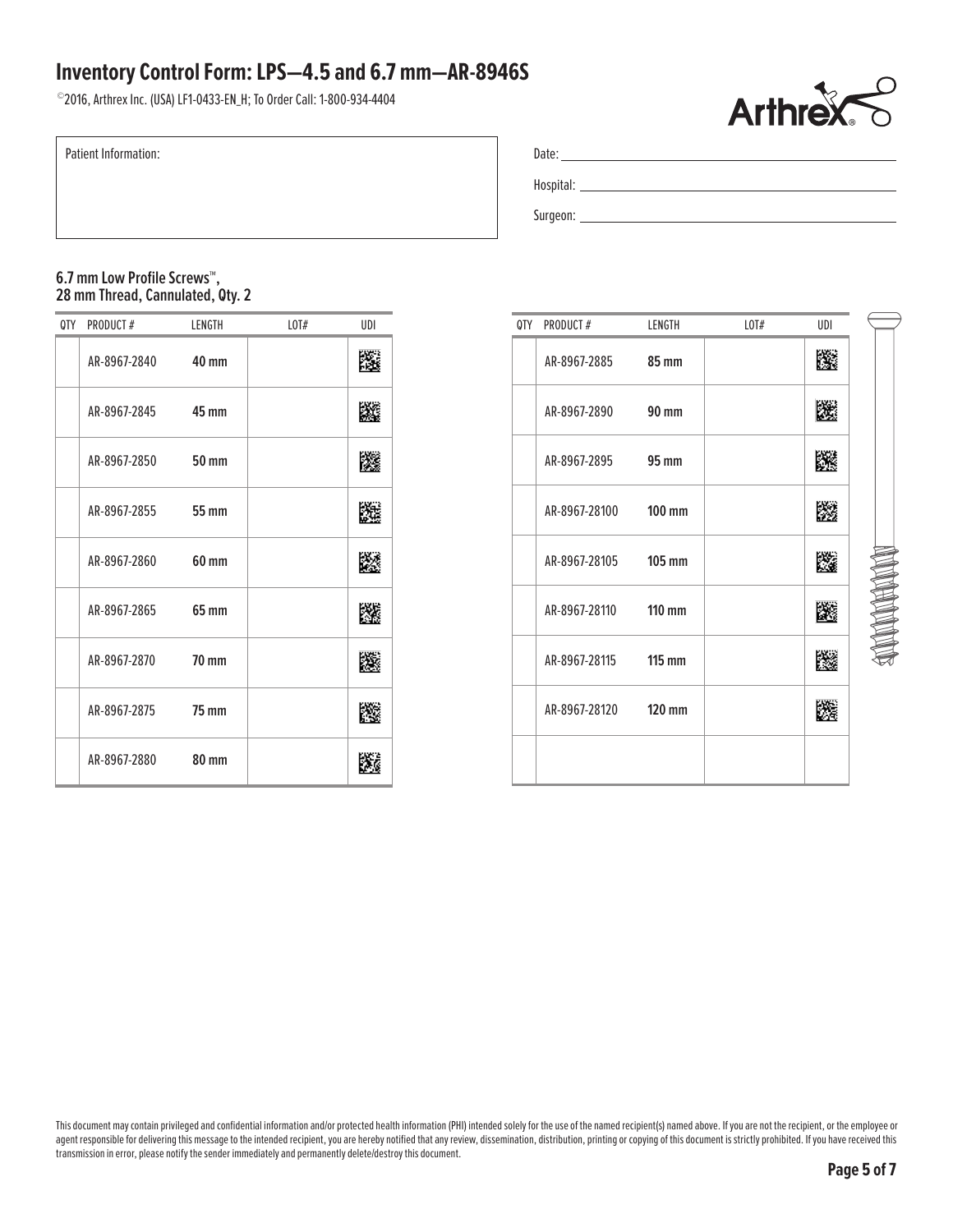©2016, Arthrex Inc. (USA) LF1-0433-EN\_H; To Order Call: 1-800-934-4404



**THE TEAM AND THE TEAM OF THE TEAM OF THE TEAM OF THE TEAM OF THE TEAM OF THE TEAM OF THE TEAM OF THE TEAM OF T** 

Patient Information:

| Date:     |  |
|-----------|--|
| Hospital: |  |
| Surgeon:  |  |

### **6.7 mm Low Profile Screws™, Fully Threaded, Cannulated, Qty. 2**

| 0TY | PRODUCT#     | LENGTH       | L0T# | UDI |
|-----|--------------|--------------|------|-----|
|     | AR-8967-40FT | 40 mm        |      | 飂   |
|     | AR-8967-45FT | 45 mm        |      | 灐   |
|     | AR-8967-50FT | 50 mm        |      | 躩   |
|     | AR-8967-55FT | <b>55 mm</b> |      | 躖   |
|     | AR-8967-60FT | 60 mm        |      | 躩   |
|     | AR-8967-65FT | 65 mm        |      | 躨   |
|     | AR-8967-70FT | <b>70 mm</b> |      | 躚   |
|     | AR-8967-75FT | <b>75 mm</b> |      | 躩   |
|     | AR-8967-80FT | <b>80 mm</b> |      | 躚   |

| 0TY | PRODUCT#             | LENGTH | L0T# | UDI |
|-----|----------------------|--------|------|-----|
|     | AR-8967-85FT 85 mm   |        |      | 降落  |
|     | AR-8967-90FT 90 mm   |        |      |     |
|     | AR-8967-95FT 95 mm   |        |      | 隧道  |
|     | AR-8967-100FT 100 mm |        |      | 階選  |
|     | AR-8967-105FT 105 mm |        |      | K.  |
|     | AR-8967-110FT 110 mm |        |      | 際   |
|     | AR-8967-115FT 115 mm |        |      |     |
|     | AR-8967-120FT 120 mm |        |      |     |
|     |                      |        |      |     |

### **6.7 mm Instrumentation**

| 0TY | PRODUCT#    | DESCRIPTION                                   | $L$ OT $#$ | UDI |  |
|-----|-------------|-----------------------------------------------|------------|-----|--|
|     | AR-8967-40C | Drill Bit, cannulated, 4 mm                   |            | 蹘   |  |
|     | AR-8967-67C | Drill Bit, cannulated, 6.7 mm                 |            | B   |  |
|     | AR-8967TC   | Bone Tap, cannulated, 6.7 mm                  |            | 躖   |  |
|     | AR-8967CSF  | Countersink, cannulated, fixed handle, 6.7 mm |            | 躚   |  |